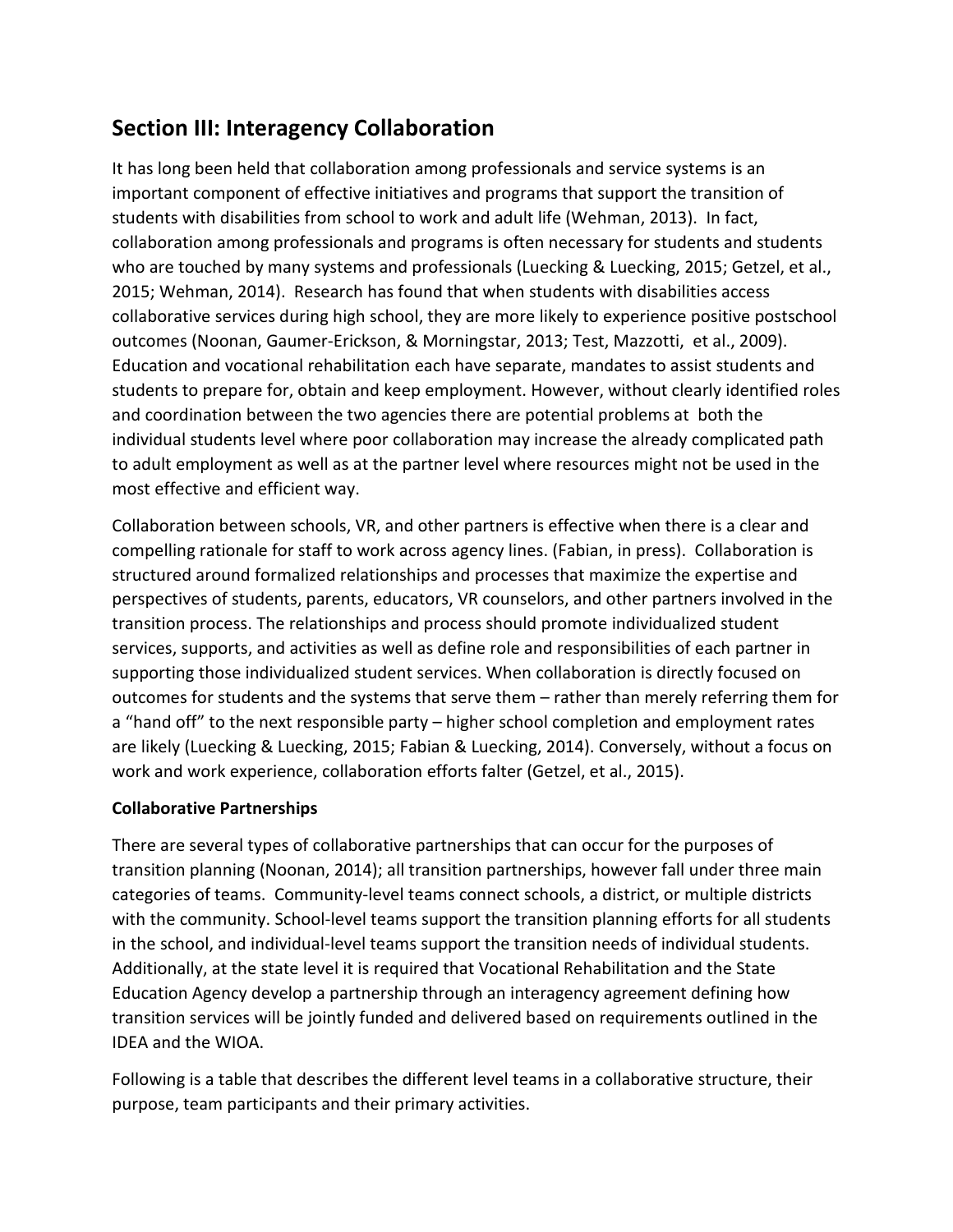| Team               | Purpose                                                                                                                                                                                                                                                                                                                                                                                                                              | Participants                                                                                                                                                                                                                                                                                                                                                                                                      | <b>Activities</b>                                                                                                                                                                                                                                                                                                                                                                                                                                  |
|--------------------|--------------------------------------------------------------------------------------------------------------------------------------------------------------------------------------------------------------------------------------------------------------------------------------------------------------------------------------------------------------------------------------------------------------------------------------|-------------------------------------------------------------------------------------------------------------------------------------------------------------------------------------------------------------------------------------------------------------------------------------------------------------------------------------------------------------------------------------------------------------------|----------------------------------------------------------------------------------------------------------------------------------------------------------------------------------------------------------------------------------------------------------------------------------------------------------------------------------------------------------------------------------------------------------------------------------------------------|
| <b>State Level</b> | To develop and<br>$\bullet$<br>coordinate state<br>policies and<br>resources across<br>agencies focused<br>on creating early<br>and ongoing CIE<br>experiences.<br>Provide resources<br>$\bullet$<br>and support for<br>community level<br>teams<br>development and<br>activities of EBPs<br>of CIE<br>Identify and<br>$\bullet$<br>address<br>statewide needs<br>to improving CIE<br>outcomes for<br>students with<br>disabilities. | SEA-Special<br>$\bullet$<br>Education<br>Vocational<br>$\bullet$<br>Rehabilitation<br><b>Tribal VR</b><br>$\bullet$<br>Career Technical<br>Education<br>Workforce (DOL)<br><b>Parent Centers</b><br>(PTI, PERC, others)<br>Developmental<br>$\bullet$<br><b>Disabilities</b><br>Services<br><b>Mental Health</b><br><b>Services</b><br><b>Advocacy Groups</b><br>Post Secondary<br>٠<br><b>Education/Training</b> | Put in place an<br>$\bullet$<br>interagency<br>agreement that<br>supports CIE and<br><b>EBPs</b><br>Support a<br>$\bullet$<br>professional and<br>parent training<br>system to<br>develop<br>knowledge and<br>skills of CIE<br>Provide resources<br>٠<br>and support for<br>community and<br>school<br>interagency<br>teams<br>Create<br>opportunities to<br>blend and braid<br>resources to<br>support early and<br>ongoing CIE<br>opportunities. |
| Community Level    | Collaboration<br>$\bullet$<br>among schools<br>(elem, middle,<br>high), VR and<br>other local<br>agencies,<br>employers,<br>parents<br>Focused on<br>development and<br>coordination of                                                                                                                                                                                                                                              | <b>School District</b><br>$\bullet$<br>Administration<br><b>Special Education</b><br>administrators and<br>teachers<br><b>School Counselors</b><br>$\bullet$<br>Vocational<br>$\bullet$<br>Rehabilitation<br>Counselors                                                                                                                                                                                           | Coordinate and<br>$\bullet$<br>align local<br>resources to<br>provide<br>integrated<br>employment<br>experiences<br>Identify and<br>$\bullet$<br>address<br>community needs<br>related to                                                                                                                                                                                                                                                          |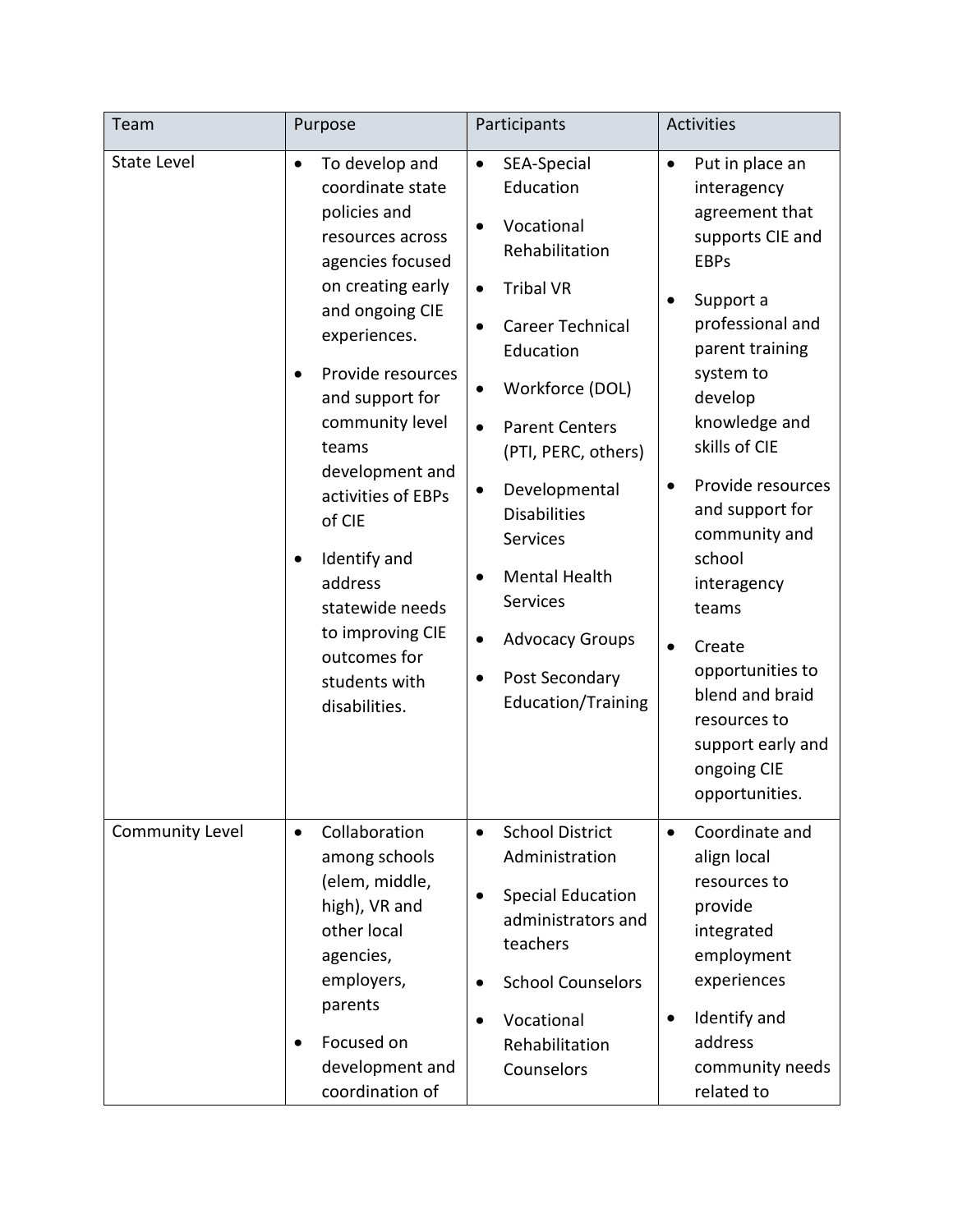|                     | local policies and<br>resources to<br>create local early<br>and ongoing CIE<br>experiences.<br>Identify and<br>$\bullet$<br>address<br>community needs<br>in developing<br>student skills and<br>experiences that<br>lead to CIE<br>following HS<br>graduation           | Career Technical<br>$\bullet$<br>Education<br>Employers<br>Workforce (DOL)<br>$\bullet$<br>Parents<br>$\bullet$<br><b>CRPs</b><br>Post-Secondary<br>$\bullet$<br><b>Education/Training</b><br><b>Mental Health</b><br>$\bullet$<br>Others specific to<br>$\bullet$<br>the Community | student's skill<br>development and<br>CIE after HS<br>graduation<br><b>Understand local</b><br>$\bullet$<br>business needs<br>and engage<br>employers to<br>provide work<br>experiences and<br>employment for<br>young adults with<br>disabilities<br>Provide<br>$\bullet$<br>opportunities for<br>personnel and<br>parents to learn<br>about EBPs of<br>transition and CIE<br>for students with<br>disabilities. |
|---------------------|--------------------------------------------------------------------------------------------------------------------------------------------------------------------------------------------------------------------------------------------------------------------------|-------------------------------------------------------------------------------------------------------------------------------------------------------------------------------------------------------------------------------------------------------------------------------------|-------------------------------------------------------------------------------------------------------------------------------------------------------------------------------------------------------------------------------------------------------------------------------------------------------------------------------------------------------------------------------------------------------------------|
| <b>School Level</b> | Collaboration<br>$\bullet$<br>across school<br>curriculum and<br>programs to<br>address<br>skill/career<br>development for<br>students with<br>disabilities<br>Collect and<br>$\bullet$<br>analyze student<br>data to identify<br>and address areas<br>of need<br>Create | School<br>$\bullet$<br>Administration<br><b>Teachers (Special</b><br>ed, Gen ed, CTE)<br><b>School Counselors</b><br><b>VR Counselors</b><br>$\bullet$<br>Parents<br>Students<br>Others specific to<br>$\bullet$<br>the school                                                      | Partner with VR<br>$\bullet$<br>Counselors and<br>other community<br>members in the<br>provision of<br>career<br>development and<br>community based<br>work experiences<br>Align curriculum<br>$\bullet$<br>and programs<br>vertically across<br>grade levels and<br>content areas.<br>Structured<br>$\bullet$                                                                                                    |
|                     | opportunities for<br>family                                                                                                                                                                                                                                              |                                                                                                                                                                                                                                                                                     | communication<br>and intervention                                                                                                                                                                                                                                                                                                                                                                                 |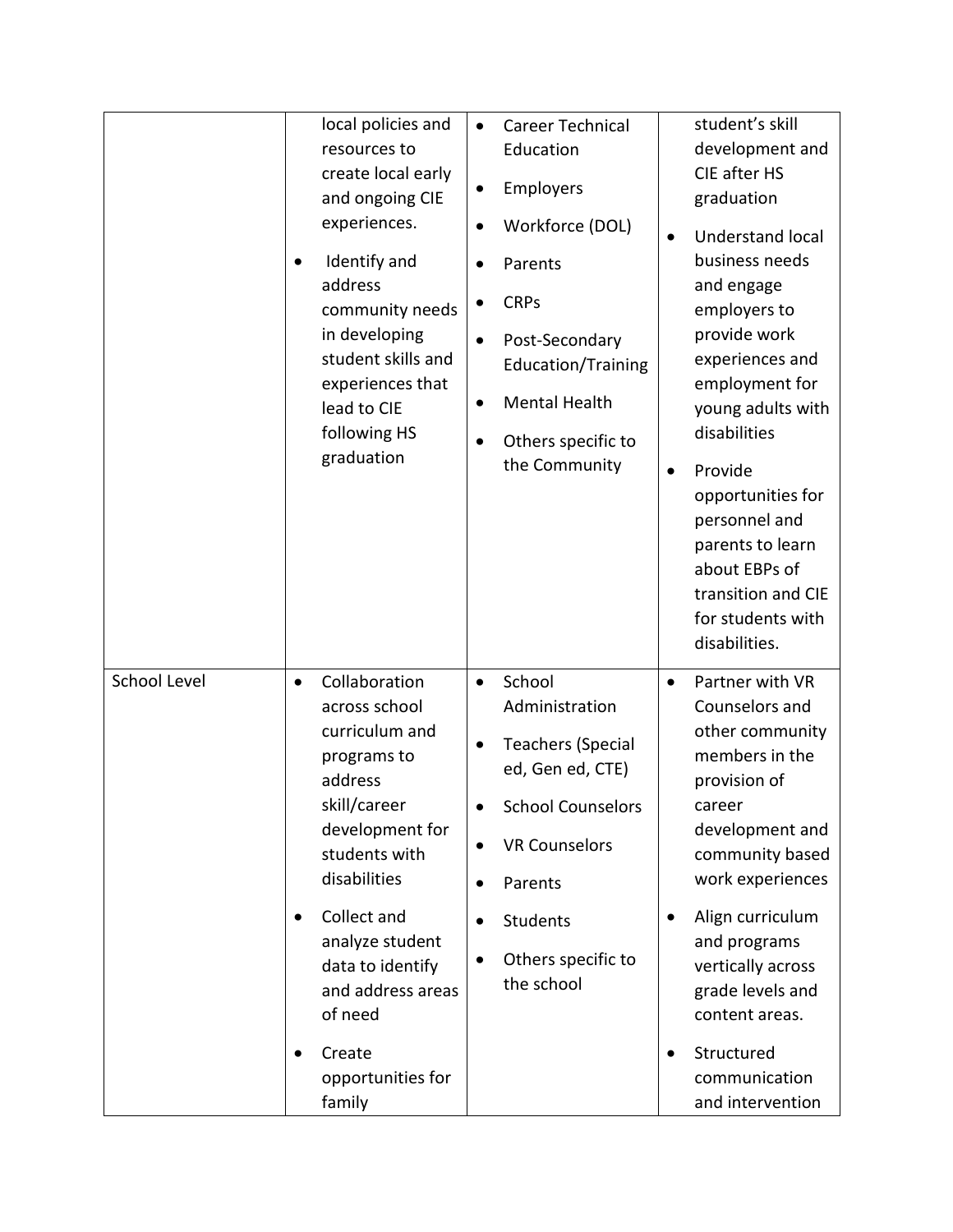|                             | engagement and<br>learning.                                                                                                                                                                                                                                                                                                                                                  |                                                                                                                                                                                                                                                                                                                  | regarding student<br>needs.                                                                                                                                                                                                                                                                                                                                                                                   |
|-----------------------------|------------------------------------------------------------------------------------------------------------------------------------------------------------------------------------------------------------------------------------------------------------------------------------------------------------------------------------------------------------------------------|------------------------------------------------------------------------------------------------------------------------------------------------------------------------------------------------------------------------------------------------------------------------------------------------------------------|---------------------------------------------------------------------------------------------------------------------------------------------------------------------------------------------------------------------------------------------------------------------------------------------------------------------------------------------------------------------------------------------------------------|
| Individual student<br>level | Coordinate<br>$\bullet$<br>provision of<br>individualized<br>services and<br>supports in both<br>school and<br>community<br>settings<br>Develop and<br>$\bullet$<br>carry out a plan<br>based on student<br>identified career<br>goals beyond<br>high school<br>Engage and<br>communicate on<br>a regular basis<br>with family<br>regarding student<br>needs and<br>progress | Student<br>$\bullet$<br>School<br>$\bullet$<br>Administrator<br>Student's teachers<br>$\bullet$<br>(special ed, gen.<br>ed., CTE)<br><b>VR Counselor</b><br>$\bullet$<br><b>School Counselor</b><br>$\bullet$<br>Family<br>$\bullet$<br>Others specific to<br>$\bullet$<br>student needs (ie;<br>CRP, probation) | Identification of<br>$\bullet$<br>student career<br>interests and<br>needs<br>Development of<br>$\bullet$<br>plan with<br>outcome oriented<br>goals and<br>activities.<br>Academic and<br>employment skills<br>development<br>Coordinated<br>series of<br>community based<br>work<br>experiences,<br>including paid<br>work<br>Regular<br>communication<br>with family about<br>student progress<br>and needs |

# **Define individual roles of each person on the team**

While the activities that a team member will focus on depends on whether they serve on a state, community, school, or student level team, the information and expertise they provide will be of a similar nature. The resource 'A Guide to Developing Collaborative School-Community Business Partnerships'

[http://transitionta.org/sites/default/files/Partnership\\_Guide.pdf](http://transitionta.org/sites/default/files/Partnership_Guide.pdf) provides information about developing collaborative teams focused on providing transition planning, career development and work experiences for students with disabilities. In the guide you'll find information about the role that each team member plays.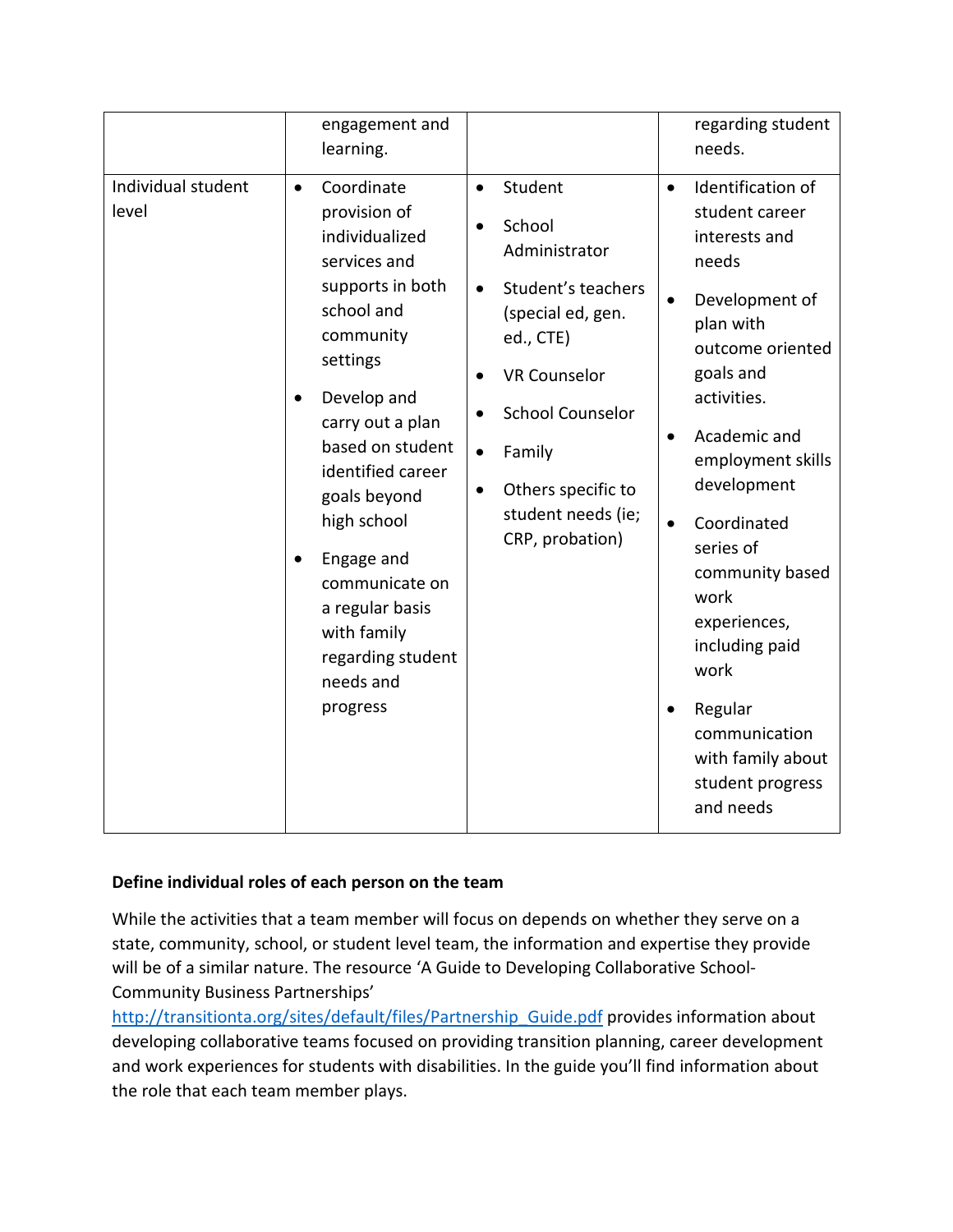#### **Models of Collaborative Transition Services**

When determining how to coordinate and collaborate on transition services, education, VR and other relevant partners should work together to develop a model of seamless transition services. Models of seamless transition service that result in competitive integrated employment include a systematic delivery of specific evidence-based transition services beginning in early high school and the coordination of resources resulting in uninterrupted (seamless) transition from publicly supported secondary education to employment. That is, exiting school already in a competitive integrated job, with supports in place to keep this job and to aid the acquisition of new jobs and career advancement throughout one's adult life. The movement from school to employment and adult life is "seamless" because there is no interruption of service, support and employment status after school exit.

| <b>Researched Models</b>                                                                                                         |                                                                                                                                                                                                                                                                                                                                                                                                                                                                                                                                                                                                                                                                                                                                                                                                                                  |
|----------------------------------------------------------------------------------------------------------------------------------|----------------------------------------------------------------------------------------------------------------------------------------------------------------------------------------------------------------------------------------------------------------------------------------------------------------------------------------------------------------------------------------------------------------------------------------------------------------------------------------------------------------------------------------------------------------------------------------------------------------------------------------------------------------------------------------------------------------------------------------------------------------------------------------------------------------------------------|
| <b>Maryland Seamless Transition</b>                                                                                              | The collaborative aims to improve the postsecondary                                                                                                                                                                                                                                                                                                                                                                                                                                                                                                                                                                                                                                                                                                                                                                              |
| Collaborative                                                                                                                    | outcomes of students with disabilities through a sequential                                                                                                                                                                                                                                                                                                                                                                                                                                                                                                                                                                                                                                                                                                                                                                      |
| (MSTC)                                                                                                                           | delivery of specific transition service components beginning in<br>early high school; and, the braiding of resources of transition<br>partners resulting in uninterrupted, seamless transition from<br>public secondary education to employment and/or<br>postsecondary education. Key MSTC Partners/Collaborators in<br>Maryland include: State Department of Education;<br>Department of Labor, Licensing, and Regulation;<br>Developmental Disabilities Administration; Mental Hygiene                                                                                                                                                                                                                                                                                                                                        |
| <b>CIRCLES: Communicating</b><br><b>Interagency Relationships and</b><br><b>Collaborative Linkages for</b><br><b>Exceptional</b> | Communicating Interagency Relationships and Collaborative<br>Linkages for Exceptional Students (CIRCLES), supports<br>development of teams focused on transition outcomes for<br>students with disabilities. CIRCLES involves three levels of<br>interagency collaboration (i.e., community level team, school<br>level team, and individual level team). The community level<br>team provides administrative leadership for the array of<br>transition services offered and assists in finding solutions for<br>problems that may arise in service delivery. The school level<br>team provides each student with access to an array of<br>representatives from community agencies that may provide<br>services to the student after graduation. The individual level<br>team writes the IEP including the transition component. |

The following table provides information about where to find materials on research based models of collaborative transition services.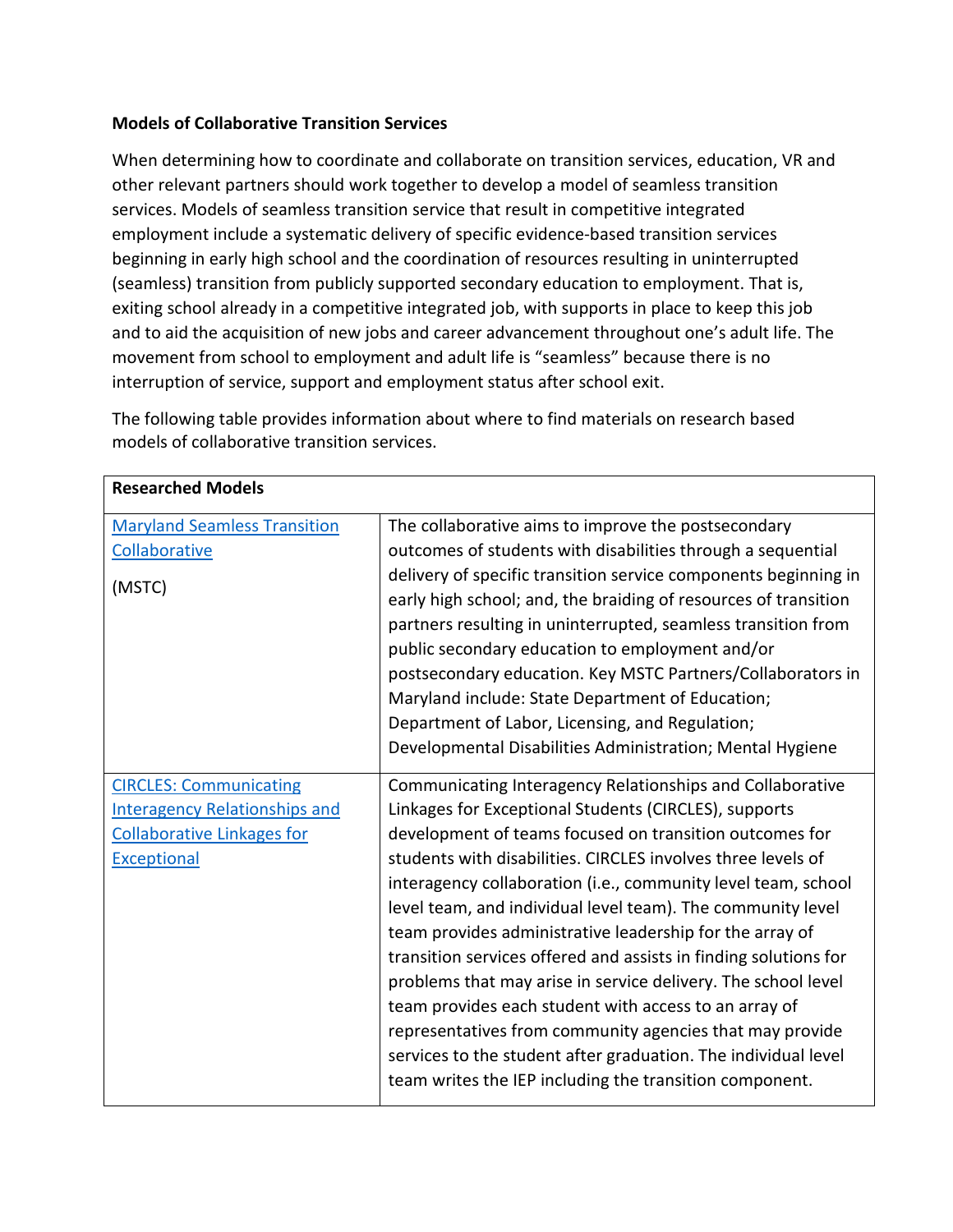| <b>Project SEARCH</b>                           | The Project SEARCH High School Transition Program is a<br>unique, business led, one year school-to-work program t<br>That takes place entirely at the workplace. Total workplace<br>immersion facilitates a seamless combination of classroom<br>instruction, career exploration, and hands-on training through<br>worksite rotations.                                                                                                                                                                                                                 |
|-------------------------------------------------|--------------------------------------------------------------------------------------------------------------------------------------------------------------------------------------------------------------------------------------------------------------------------------------------------------------------------------------------------------------------------------------------------------------------------------------------------------------------------------------------------------------------------------------------------------|
| <b>State Teams and Resources</b>                |                                                                                                                                                                                                                                                                                                                                                                                                                                                                                                                                                        |
| <b>Virginia</b>                                 | The mission of the Virginia's Intercommunity Transition<br>Council is to promote successful transition outcomes for youth<br>and young adults with disabilities by providing leadership and<br>innovation in employment, education, training, living<br>independently, community participation, and community<br>support systems that influence success for all students                                                                                                                                                                               |
| <b>Oregon-Youth Transition Project</b><br>(YTP) | YTP is co-managed statewide by the following group which is<br>responsible for technical assistance, training, program<br>evaluation, and other program management or development<br>tasks. The Youth Transition Program (YTP) is an Oregon<br>Vocational Rehabilitation Services program that serves<br>students with disabilities statewide. YTP operates as a<br>partnership between Oregon Vocational Rehabilitation<br>Services (VR), the Oregon Department of Education (ODE), and<br>the University Of Oregon College Of Education (U of O/COE) |

### **Putting Collaboration into Practice**

#### State Level

At the State Level, VR and Education, along with other critical partners, should create a proactive interagency plan/agreement to increase opportunities for students with disabilities to prepare for and achieve competitive integrated employment outcomes. The interagency plan/agreement can be used to create capacity of the service delivery system by providing resources and support to the activities and evidenced based practices that promote students achieving competitive integrated outcomes. Additionally, at the State level, policies should be written to improve the collaboration and coordination between the departments that are responsible for assisting and preparing students with disabilities for employment.

The IDEA and the Rehabilitation Act as amended by WIOA both require that education and vocational rehabilitation develop an interagency agreement that details how the two entities will work together to provide transition services to students with disabilities. The interagency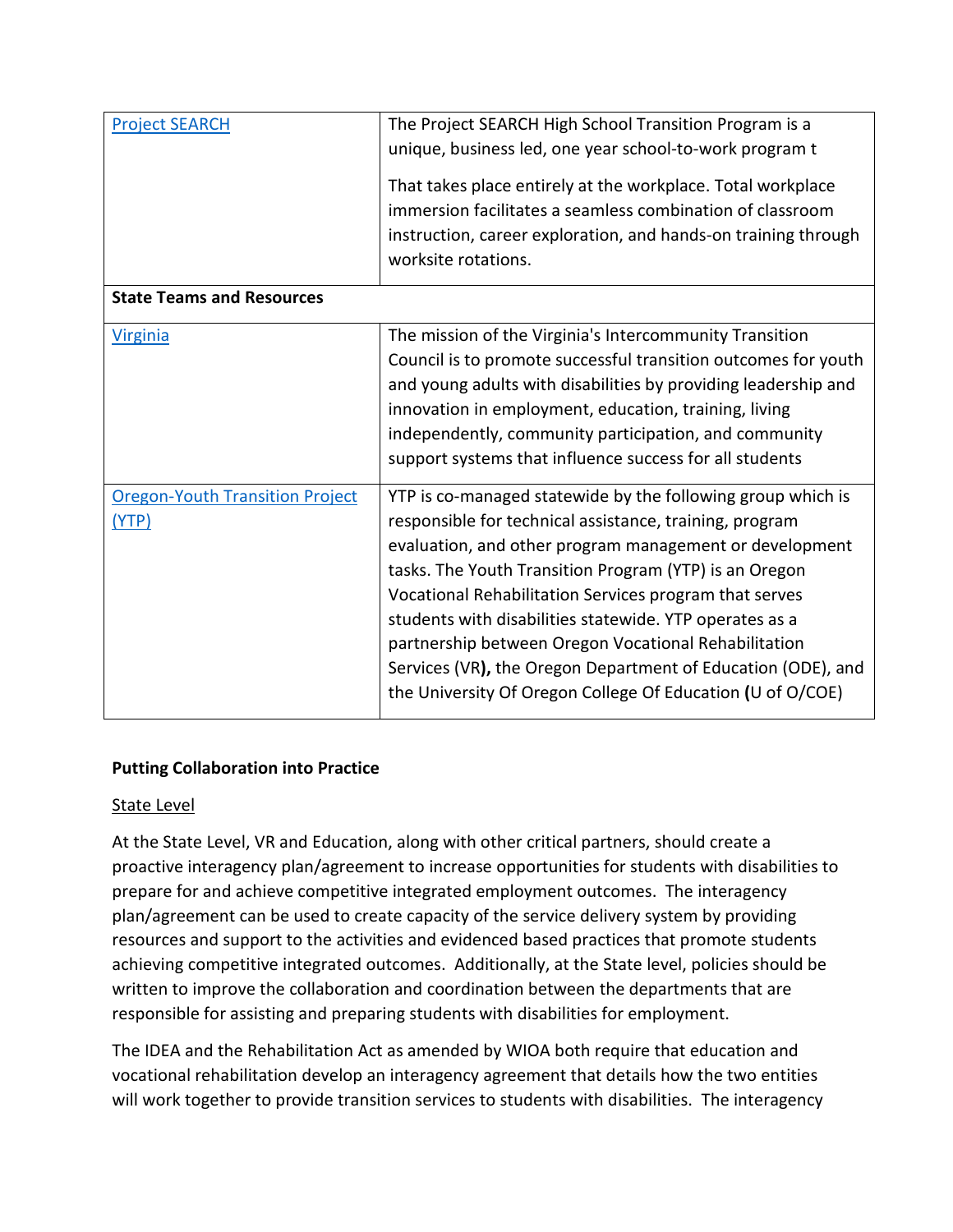agreement should outline how the two agencies will coordinate services and maximizes their resource to increase the effectiveness of transition services that will lead to improved employment outcomes.

The Rehabilitation Act requires the following in the interagency agreement between the SEA and VR. The agreement should:

- Serve as a mechanism for VR agencies, State Education Agencies, (SEA) and, as appropriate, local education agencies (LEA) to clearly specify the plans, policies and procedures for coordinating services to facilitate to facilitate the transition of students, including at a minimum:
	- o Pre-employment transition services;
	- o Consultation and technical assistance to assist education agencies in planning for the transition of students with disabilities from school to post school activities, including pre-employment transition services and other vocational rehabilitation services;
	- o Transition planning by vocational rehabilitation and educational personnel that facilitate the development and implementation of a student's individualized education program (IEP);
	- o Roles and responsibilities, including financial and programmatic responsibilities of each agency;
	- o Outreach to and identification of students with disabilities in need of transition services and pre-employment transition services;
	- o Coordination necessary to satisfy documentation requirements set forth in 34 CFR part 397 of the VR regulations with regard to students with disabilities who are seeking subminimum wage employment, and
	- o Assurance that neither the SEA nor the LEA will enter into a contract or other arrangement with an entity holding a special wage certificate under section 14(c) of the Fair Labor Standards Act for the purpose of operating a program under which a student with a disability is engaged in work compensated at a subminimum wage.

The IDEA §300.154 outlines the following requirements for the interagency agreement:

• The Chief Executive Officer of a State or designee of that officer must ensure that an interagency agreement or other mechanism for interagency coordination is in effect between each non-educational public agency described in paragraph (b) of this section and the SEA, in order to ensure that all services described in paragraph (b)(1) of this section that are needed to ensure FAPE are provided, including the provision of these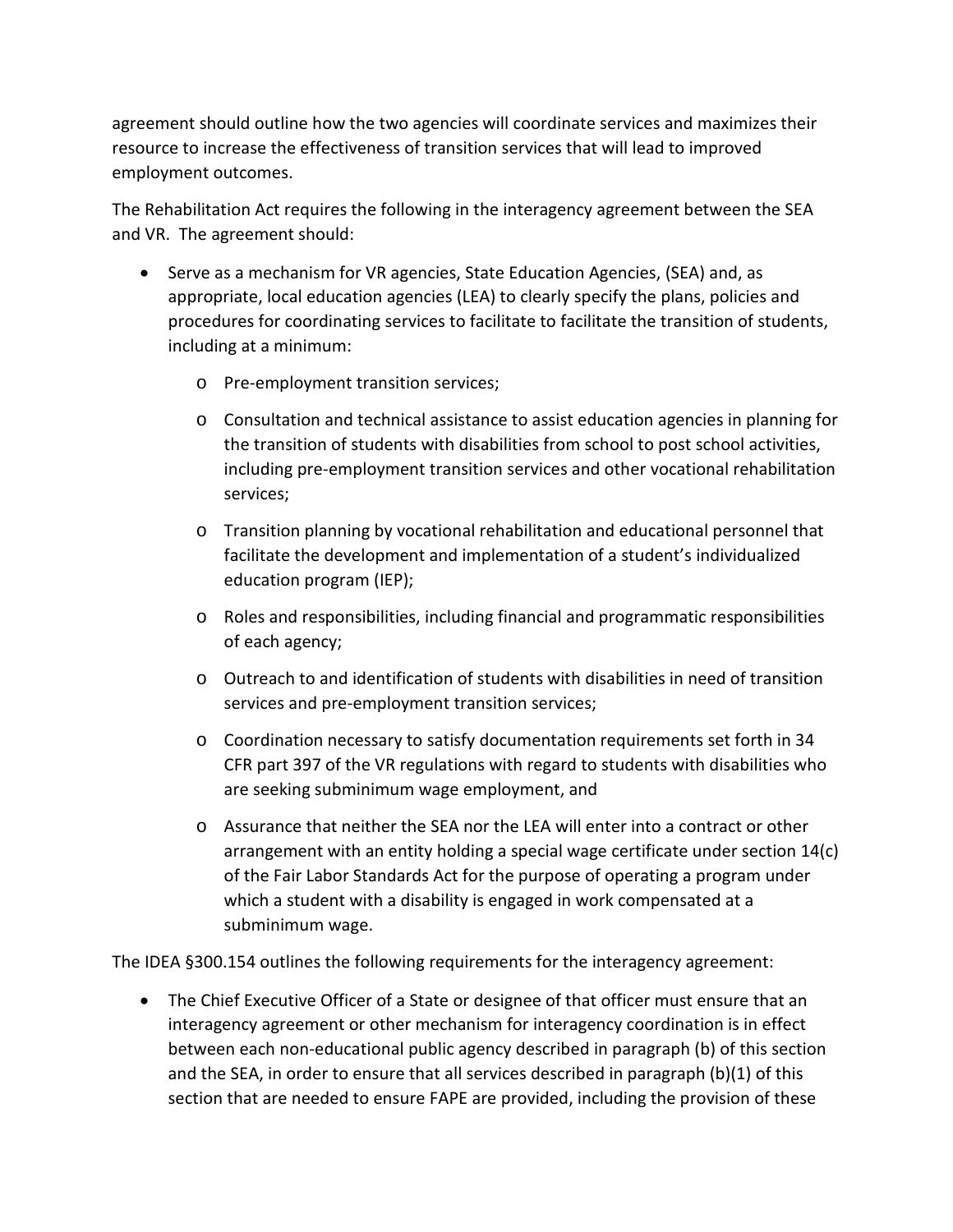services during the pendency of any dispute under paragraph (a)(3) of this section. The agreement or mechanism must include the following:

- o An identification of, or a method for defining, the financial responsibility to ensure FAPE to children with disabilities IDEA§300.154(a)(2)
- o The conditions, terms, and procedures under which an LEA must be reimbursed by other agencies IDEA§300.154(a)(2)
- o Procedures for resolving interagency disputes (including procedures under which LEAs may initiate proceedings) under the agreement or other mechanism to secure reimbursement from other agencies or otherwise implement the provisions of the agreement or mechanism. IDEA§300.154(a)(3)
- o Policies and procedures for agencies to determine and identify the interagency coordination responsibilities of each agency to promote the coordination and timely and appropriate delivery of services IDEA§300.154(a)(4). Services to include but not limited to:
	- Assistive technology devices and services IDEA §300.5 and §300.6
	- Related Services in IDEA §300.34 including rehabilitation counseling
	- Supplementary Aides and Services in IDEA §300.42
	- Transition Services included in IDEA §300.43
- o A process and responsibilities for LEA referrals to agencies that provide assistance to individuals with disabilities, and employment of students, including both employment by the public agency and assistance in making outside employment available. IDEA§300.107
- o How professional development and technical assistance will be provided by the state agencies to ensure that teachers and administrators are fully informed of their responsibilities and provided TA and training necessary to assist in this effort. IDEA§300.119

### Implications for Practice

- **Develop an agreed upon mission and vision of transition services and programs**
- Clearly define roles and responsibilities as part of the interagency agreement
- Establish multiple methods of communication and information sharing across agencies
- **Provide cross discipline and agency professional learning opportunities**
- Clarify connections between state level practices and local implementation

The following table provides information about where to find materials that can be used to promote and facilitate interagency collaboration at the state level.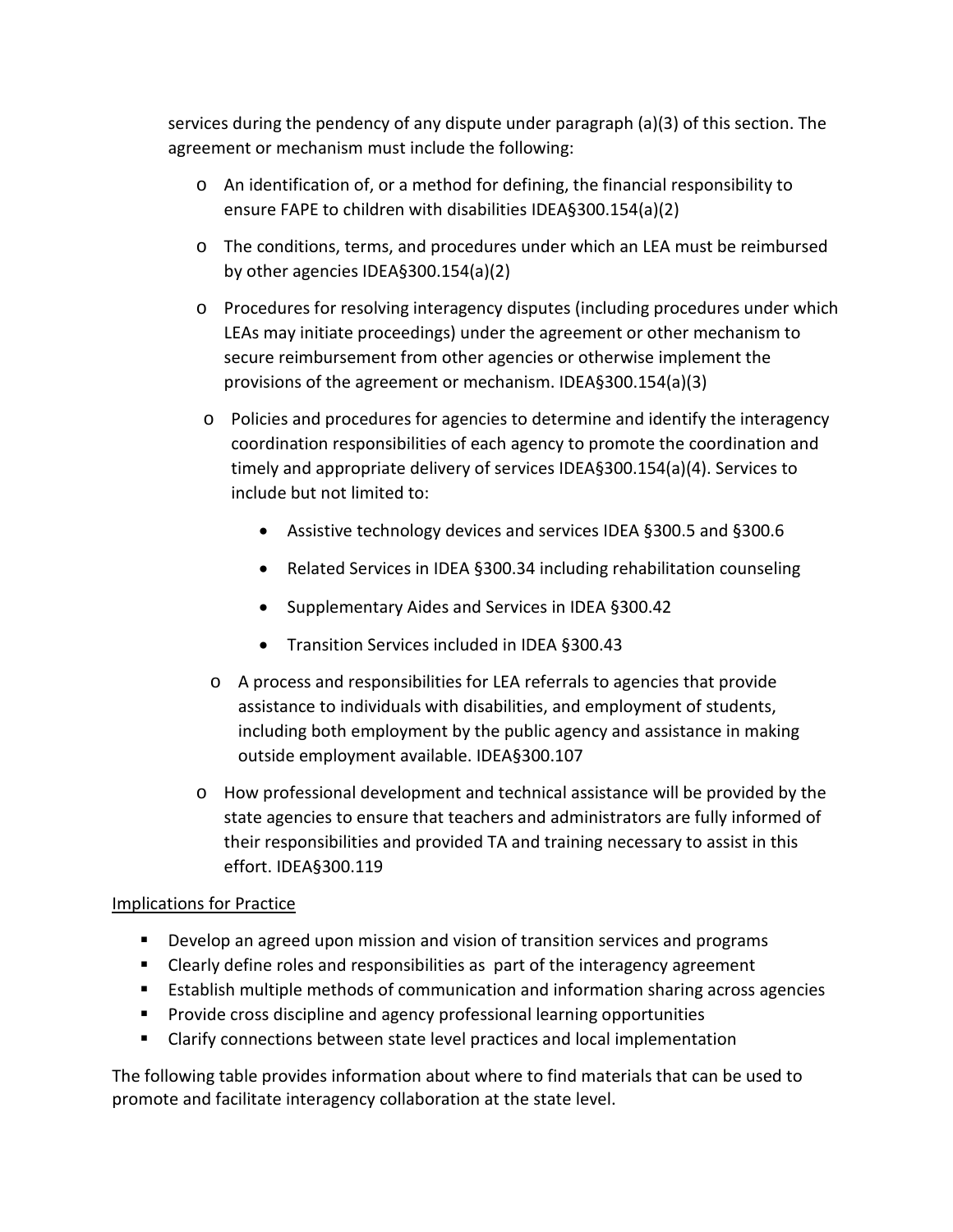| <b>Interagency State Level Collaboration Resources</b> |                                                        |
|--------------------------------------------------------|--------------------------------------------------------|
| <b>The Formal Interagency Agreement</b>                | The Toolkit provides information useful to state       |
| <b>Pre-Employment Transition Services</b>              | vocational rehabilitation agencies and education       |
| and Transition Services                                | agencies in the development of their interagency       |
|                                                        | agreement to provide transition services. The          |
|                                                        | requirements of WIOA are discussed along with a        |
|                                                        | series of questions to help address the required       |
|                                                        | content.                                               |
| <b>Taxonomy for Transition Planning 2.0</b>            | The Taxonomy 2.0 brings in the latest literature       |
|                                                        | regarding predictors of post-school success,           |
|                                                        | strategies to increase graduation and reduce           |
|                                                        | dropout, school climate, and vocational                |
|                                                        | rehabilitation services focused on fostering           |
|                                                        | successful transition of students with disabilities in |
|                                                        | college and careers. Across categories,                |
|                                                        | collaboration with service agencies, especially        |
|                                                        | vocational rehabilitation, emphasize the               |
|                                                        | importance of such connections prior to and during     |
|                                                        | school and post-school transitions. This tool will     |
|                                                        | help to better understand the practices important      |
|                                                        | to providing effective transition services.            |
| <b>Model for State Capacity Building</b>               | Building capacity within one's state is important to   |
| using the Taxonomy for Transition                      | assuring that the state's young people with            |
| <b>Planning 2.0</b>                                    | disabilities are successful in achieving valued adult  |
|                                                        | outcomes. The model for extending transition           |
|                                                        | research to practice within a state, focuses on two    |
|                                                        | important components: increasing local capacity        |
|                                                        | and facilitating implementation. The Model             |
|                                                        | illustrates the structure state agencies can use to    |
|                                                        | utilize the Taxonomy collaboratively across            |
|                                                        | agencies.                                              |
| <b>Leading by Convening: A Blueprint for</b>           | This document provides information about the           |
| <b>Authentic Engagement</b>                            | importance of engaging stakeholders in                 |
|                                                        | collaboration to align efforts and develop             |
|                                                        | partnerships. Tools are provided to assist in          |
|                                                        | developing cross agency collaboration.                 |

### Community Level

Seamless transition depends upon functional linkages between schools, VR, and a variety of adult service and community agencies. The purpose of linking systems is to coordinate the delivery of services, share information, solve problems, and continue to build a stronger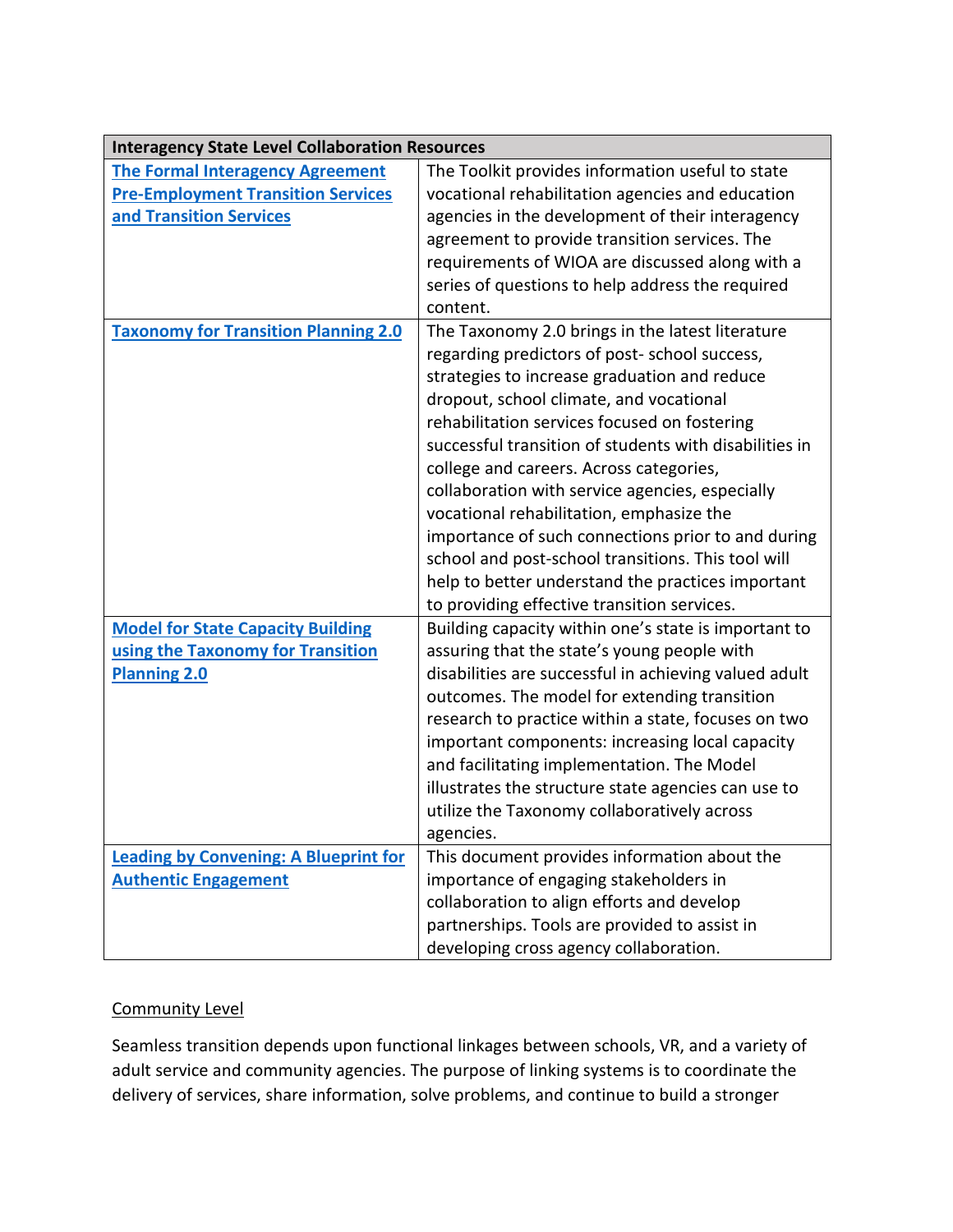structure to improve employment outcomes for students. Local systems need to identify those key agencies that can provide the critical services to help students enter into work. The intent is to bring these partners together as a team to foster their collective expertise and combined resources to improve quality of transition planning and employment outcomes. Clear roles and responsibilities need to be defined for each professional on the cross-functional team to reduce gaps in service delivery, minimize duplication of services, and decrease unnecessary expenses.

It is logical for school systems or VR to take on a leadership role in convening the partners. When considering what partners need to be involved, the team lead should consider identifying those involved in assisting secondary students with career development process, work experiences, and paid employment. Possible partners to consider would include, vocational rehabilitation, student development programs, workforce development, employers, parents and service providers that offer job development, placement, and support activities.

The entity identified to lead the Interagency team is responsible for convening the partners, establishing the meeting structure, facilitating the meeting, and serving as the primary communicator among all partners. All members of the team should feel a sense of ownership and commitment in order to get the work done. To achieve this intent, the team should:

- Establish and reflect a common vision (e.g., paid employer for students with disabilities prior to school exit).
- Agree on goals that are obtainable.
- Institute policy-making procedures that will frame the work of the team (e.g., lines of communication, reporting).
- Hold regular team and work group meetings.
- Develop well-planned agendas.
- Empower all team members to be active and equal members.
- Promote shared decision-making.
- Clarify roles and responsibilities of each team member.

The partnerships and process developed by the Community Level team should promote individualized services, support, and activities for students with disabilities. Roles and responsibilities of each partner are designed and focused on student employment outcomes.

# Implications for practice

- Define the team purpose common goal is student employment
- Encourage, integrate, and value contributions from all team members during the student's transition plan.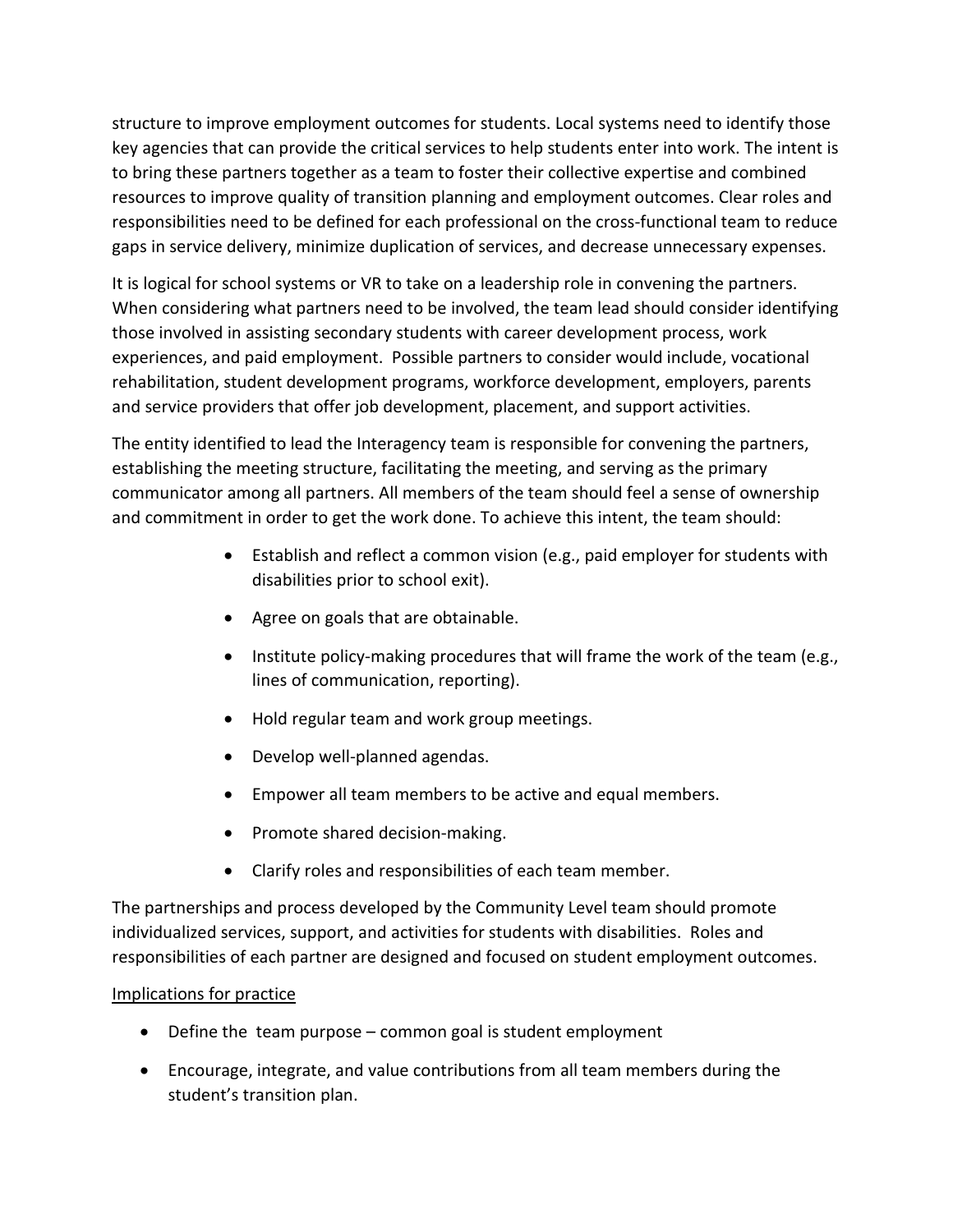- Ensure team members understand the roles of each partner and how each contributes to the overall transition plan for students.
- Meet regularly to discuss progress and updates to individual student's transition plan to maximize communication, resources, and expertise of all partners.
- Establish mechanism for ongoing communication among all partners
- Invite businesses to be part of the team and ensure that, when they are present, the topic is relevant to their needs
- Develop family resources that are user-friendly and limit use of agency jargon.
- Work jointly with parent networks for parent engagement strategies and connections.
- Form relationships and connections with postsecondary education entities to facilitate a more seamless transition for students pursing further education and training.
- Tour local businesses to gain a better understanding of employer's needs and the necessary job skills to be successful in the business

The following table provides information about where to find materials that can be used to promote and facilitate interagency collaboration at the community level.

| <b>Interagency Collaboration Community Level Resources</b> |                                                  |  |
|------------------------------------------------------------|--------------------------------------------------|--|
| A Guide to Developing Collaborative School-                | This Guide presents approaches and               |  |
| <b>Community Business Partnerships</b>                     | considerations for the development and           |  |
|                                                            | implementation of broadly inclusive              |  |
|                                                            | partnerships that strive for this standard. The  |  |
|                                                            | "gold standard" of student outcomes is when      |  |
|                                                            | they are achieving employment and pursuing       |  |
|                                                            | a clear career path. The activities transition   |  |
|                                                            | and employment initiatives, and the              |  |
|                                                            | partnerships that support them, are most         |  |
|                                                            | appropriately judged against this standard       |  |
| <b>Taxonomy for Transition Planning 2.0</b>                | The Taxonomy 2.0 brings in the latest            |  |
|                                                            | literature regarding predictors of post-school   |  |
|                                                            | success, strategies to increase graduation       |  |
|                                                            | and reduce dropout, school climate, and          |  |
|                                                            | vocational rehabilitation services focused on    |  |
|                                                            | fostering successful transition of students      |  |
|                                                            | with disabilities in college and careers. Across |  |
|                                                            | categories, collaboration with service           |  |
|                                                            | agencies, especially vocational rehabilitation,  |  |
|                                                            | emphasize the importance of such                 |  |
|                                                            | connections prior to and during school and       |  |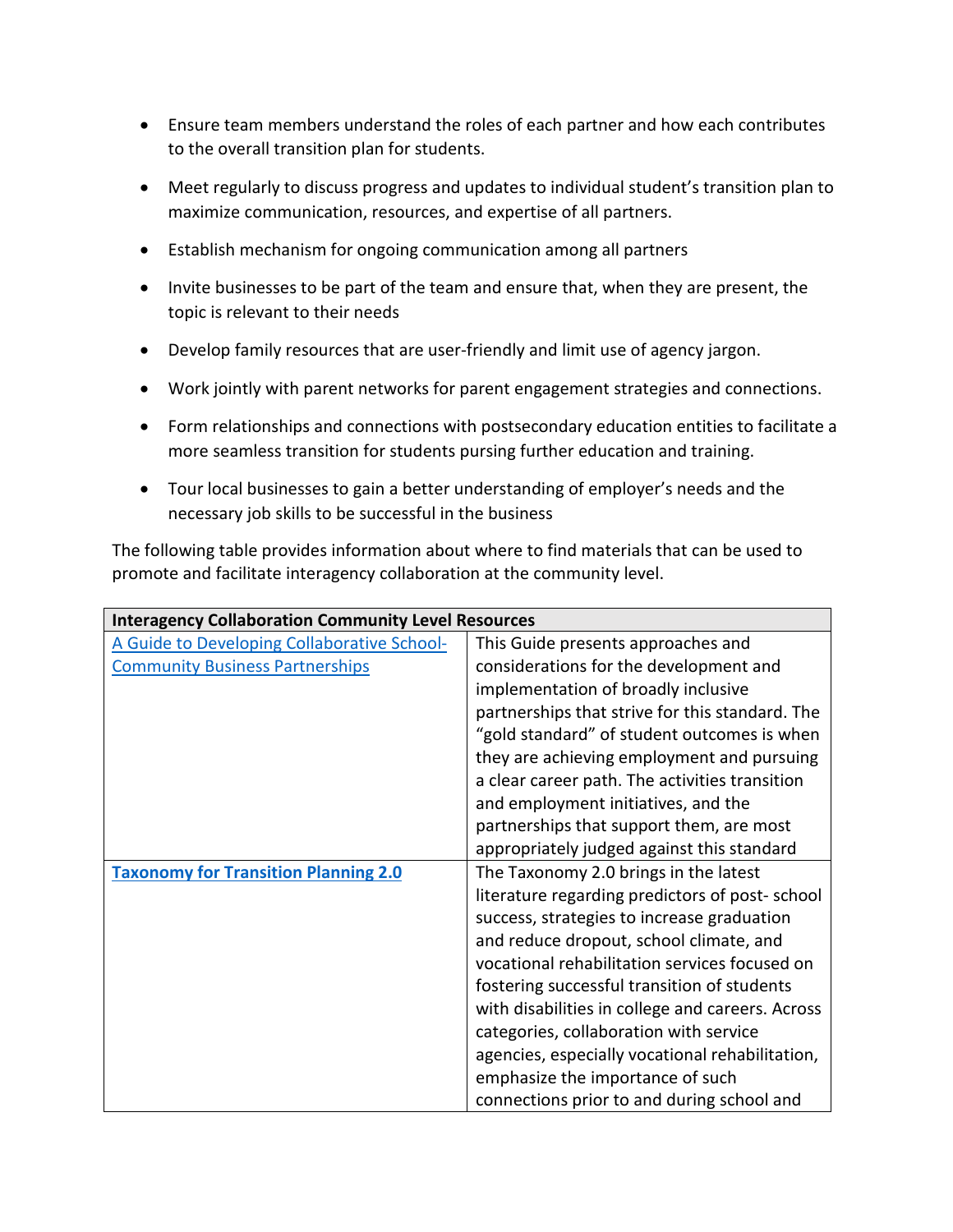|                                                     | post-school transitions. This tool will help to  |
|-----------------------------------------------------|--------------------------------------------------|
|                                                     | better understand the practices important to     |
|                                                     | providing effective transition services          |
| <b>Transition To Employment Toolkit</b>             | A comprehensive and contemporary view of         |
|                                                     | the research based strategies and models of      |
|                                                     | school to work transition for students with      |
|                                                     | disabilities in our country. The Toolkit         |
|                                                     | provides strategies and resources that assist    |
|                                                     | communities and schools develop and              |
|                                                     | provide Transition Services using a              |
|                                                     | collaborative process across agencies            |
| <b>CIRCLES: Communicating Interagency</b>           | Communicating Interagency Relationships          |
| <b>Relationships and Collaborative Linkages for</b> | and Collaborative Linkages for Exceptional       |
| <b>Exceptional</b>                                  | Students (CIRCLES), supports development of      |
|                                                     | teams focused on transition outcomes for         |
|                                                     | students with disabilities. CIRCLES involves     |
|                                                     | three levels of interagency collaboration (i.e., |
|                                                     | community level team, school level team,         |
|                                                     | and individual level team). The community        |
|                                                     | level team provides administrative leadership    |
|                                                     | for the array of transition services offered     |
|                                                     | and assists in finding solutions for problems    |
|                                                     | that may arise in service delivery. The school   |
|                                                     | level team provides each student with access     |
|                                                     | to an array of representatives from              |
|                                                     | community agencies that may provide              |
|                                                     | services to the student after graduation. The    |
|                                                     | individual level team writes the IEP including   |
|                                                     | the transition component                         |

### School Level

The school-level team works directly with families and students to facilitate a transition process based around a "student-centered" planning philosophy" (Aspel et al., 1999, p.7). They typically meet monthly to share information and conduct preplanning activities to support individual-level teams in developing transition IEPs.

### Implications for Practice

- Provide opportunities for students to learn and demonstrate their knowledge of employability skills through curriculum and community experiences
- Ensure that students with disabilities have access to all available school-wide career technologies, work-based learning, and vocational and occupational course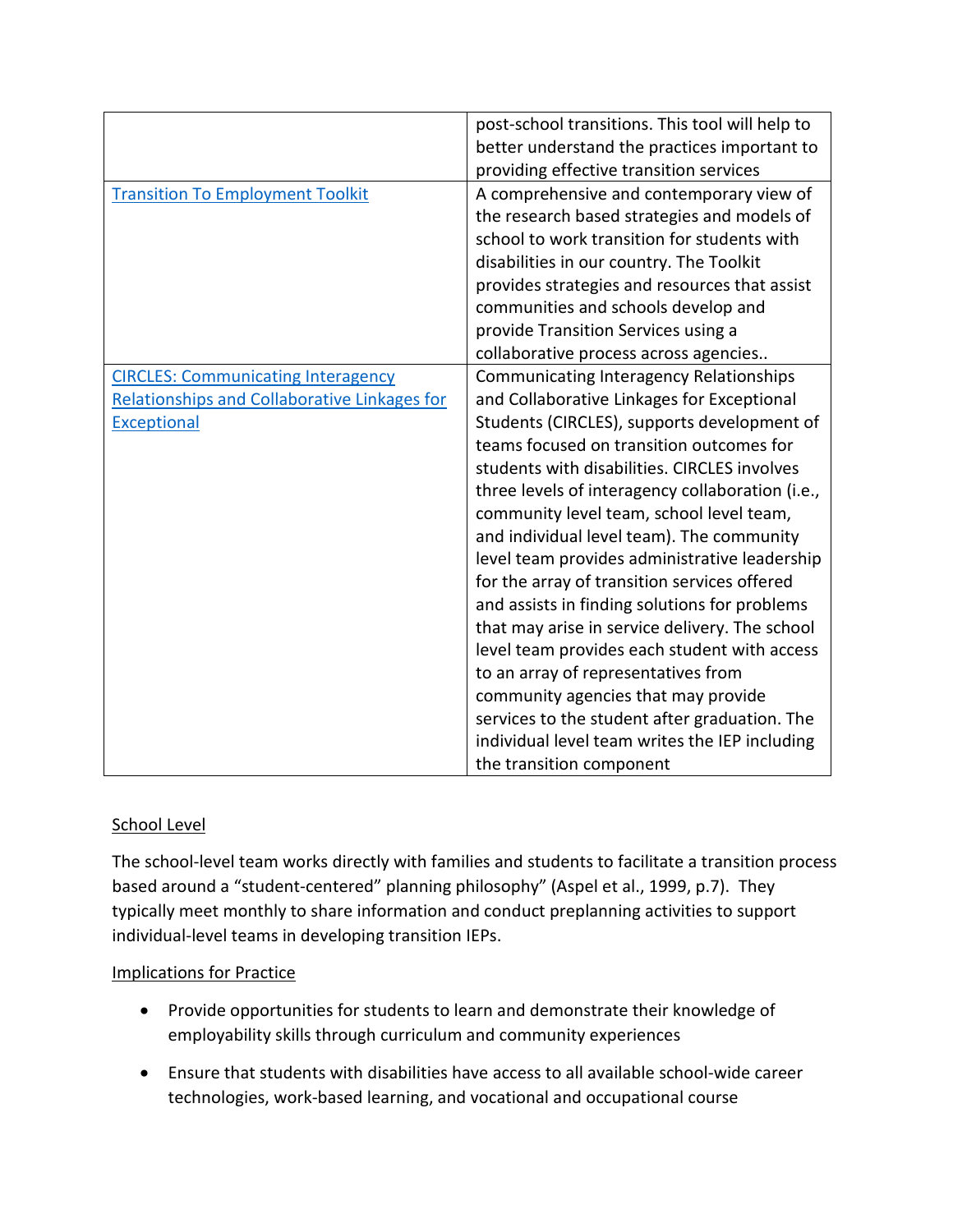- Provide information and training to families
- Invite VR staff or other workforce partners to assist in identifying and with the delivery of employability skills in the classroom
- Offer students a range of employment experience in and out school to broaden their knowledge of possible careers

The following table provides information about where to find materials that can be used to promote and facilitate interagency collaboration at the school level.

| <b>Interagency Collaboration School Level Resources</b> |                                                         |
|---------------------------------------------------------|---------------------------------------------------------|
| A Guide to Developing Collaborative                     | This Guide presents approaches and considerations       |
| <b>School-Community Business</b>                        | for the development and implementation of broadly       |
| <b>Partnerships</b>                                     | inclusive partnerships that strive for this standard.   |
|                                                         | The "gold standard" of students' outcomes is when       |
|                                                         | they are achieving employment and pursuing a clear      |
|                                                         | career path. The activities transition and              |
|                                                         | employment initiatives, and the partnerships that       |
|                                                         | support them, are most appropriately judged against     |
|                                                         | this standard.                                          |
| <b>Taxonomy for Transition Planning 2.0</b>             | The Taxonomy 2.0 brings in the latest literature        |
|                                                         | regarding predictors of post-school success,            |
|                                                         | strategies to increase graduation and reduce            |
|                                                         | dropout, school climate, and vocational                 |
|                                                         | rehabilitation services focused on fostering            |
|                                                         | successful transition of students with disabilities in  |
|                                                         | college and careers. Across categories, collaboration   |
|                                                         | with service agencies, especially vocational            |
|                                                         | rehabilitation, emphasize the importance of such        |
|                                                         | connections prior to and during school and post-        |
|                                                         | school transitions. This tool will help to better       |
|                                                         | understand the practices important to providing         |
|                                                         | effective transition services.                          |
| <b>CIRCLES: Communicating Interagency</b>               | Communicating Interagency Relationships and             |
| <b>Relationships and Collaborative</b>                  | <b>Collaborative Linkages for Exceptional Students</b>  |
| <b>Linkages for Exceptional</b>                         | (CIRCLES), supports development of teams focused        |
|                                                         | on transition outcomes for students with disabilities.  |
|                                                         | CIRCLES involves three levels of interagency            |
|                                                         | collaboration (i.e., community level team, school       |
|                                                         | level team, and individual level team). The             |
|                                                         | community level team provides administrative            |
|                                                         | leadership for the array of transition services offered |
|                                                         | and assists in finding solutions for problems that      |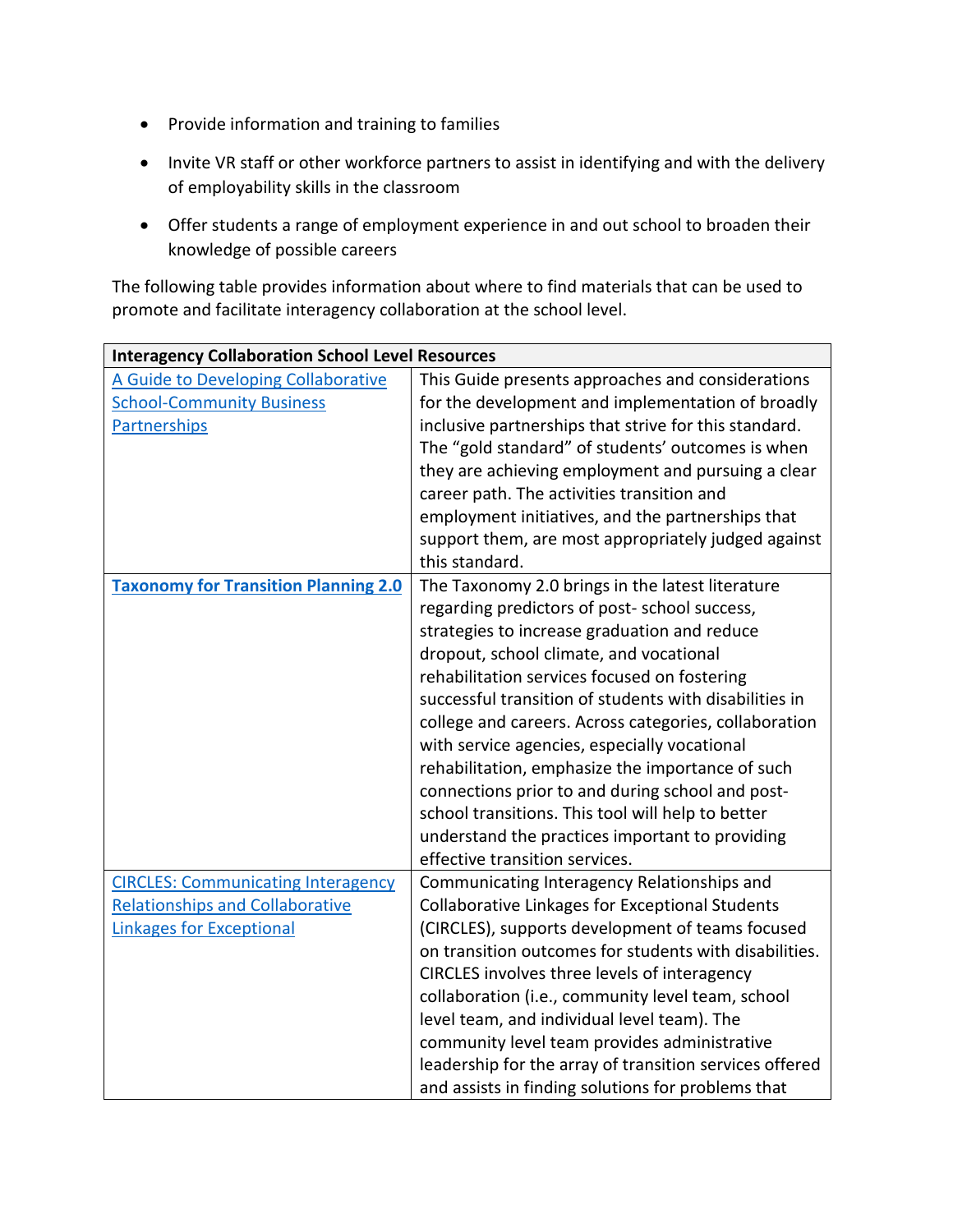|                                                                    | may arise in service delivery. The school level team<br>provides each student with access to an array of<br>representatives from community agencies that may<br>provide services to the student after graduation. The<br>individual level team writes the IEP including the<br>transition component                                                      |
|--------------------------------------------------------------------|----------------------------------------------------------------------------------------------------------------------------------------------------------------------------------------------------------------------------------------------------------------------------------------------------------------------------------------------------------|
| <b>Transition To Employment Toolkit</b>                            | A comprehensive and contemporary view of the<br>research based strategies and models of school to<br>work transition for students with disabilities in our<br>country. The Toolkit provides strategies and<br>resources that assist communities and schools<br>develop and provide Transition Services using a<br>collaborative process across agencies. |
| <b>Effective Practices and Predictors</b><br><b>Matrix (NTACT)</b> | It is important for teams at the student level to<br>understand current effective practices and<br>predictors of postsecondary success. The Effective<br>Practices and Predictors Matrix provides quick and<br>easy access to information across all areas of<br>secondary transition                                                                    |

### Student Level

Student level transition team are needed to develop and implement individual transition plans. The student level teams writes the IEP, including the transition components. This team may take information from the school level team meeting and use it to assist in writing the IEP for the student. Student level meetings can be held at any time throughout the school year and are scheduled based on need to develop or revise the student's transition plan.

### Implication for Practice

- Focus on strengths of students
- Engage families in the transition process
- Identify the employment skills that the student needs to be successful in their career
- Integrate labor market information into the student's transition planning
- Develop and align the IEP and IPE to reflect and support the student's career choice
- Align course of study to meet post school employment goal

The following table provides information about where to find materials that can be used to promote and facilitate interagency collaboration at the student level.

### **Interagency Collaboration Student Level Resources**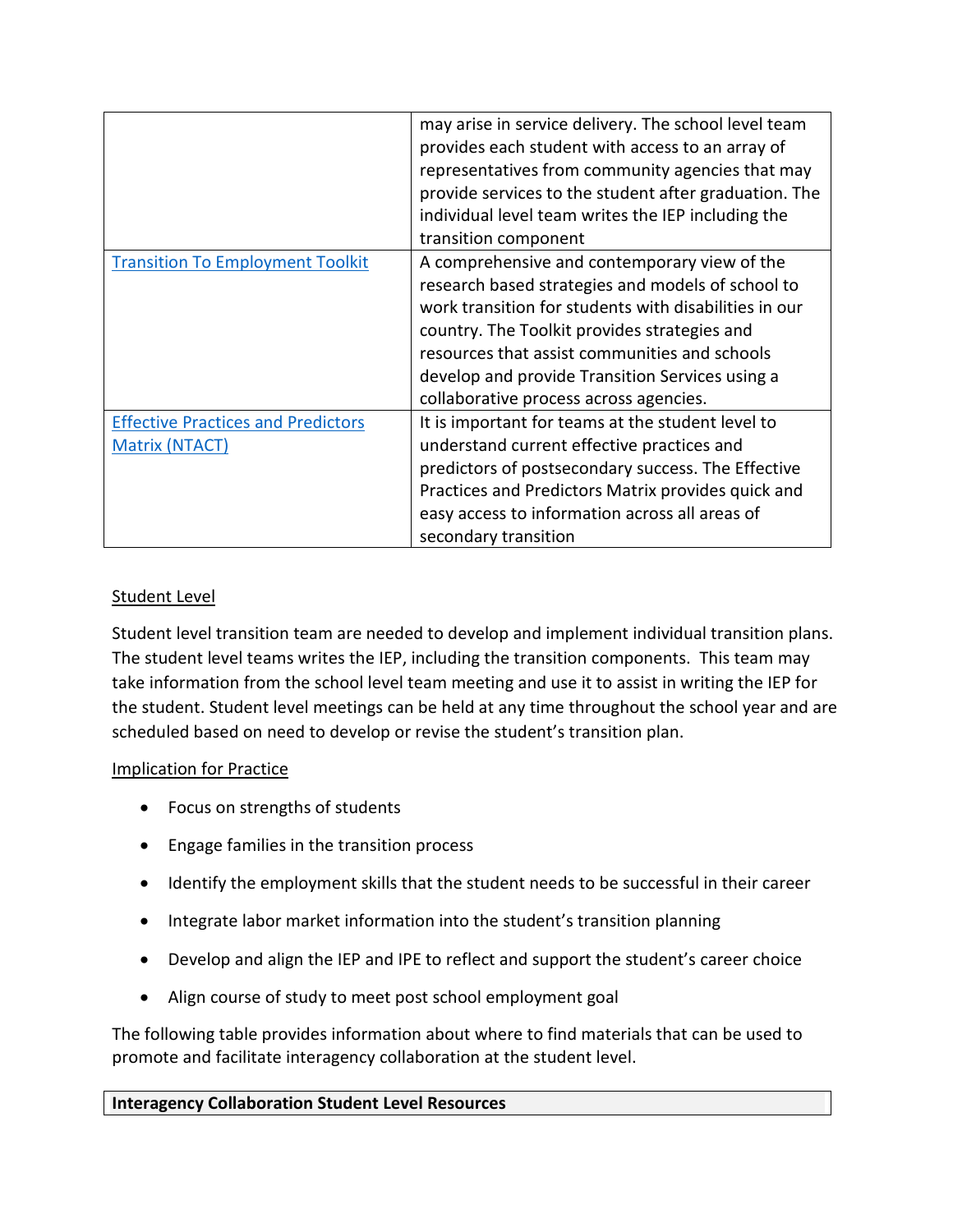| <b>Positive Personal Profile</b>          | A Positive Personal Profile (PPP) is a way to "take<br>inventory" of all the attributes of students that will |
|-------------------------------------------|---------------------------------------------------------------------------------------------------------------|
|                                           | be relevant to their job search, employability, job                                                           |
|                                           | match, retention and long-range career                                                                        |
|                                           | development. It is a mechanism for collecting                                                                 |
|                                           | information from a variety of sources, including                                                              |
|                                           | assessments, observations, interviews, and                                                                    |
|                                           | discussions with the job seekers - and people who                                                             |
|                                           | know them well. It collects information in a way the                                                          |
|                                           | can easily be used by the IEP team to align the IEP                                                           |
|                                           | and IPE (Tilson, G.)                                                                                          |
| <b>CIRCLES: Communicating Interagency</b> | Communicating Interagency Relationships and                                                                   |
| <b>Relationships and Collaborative</b>    | <b>Collaborative Linkages for Exceptional Students</b>                                                        |
| <b>Linkages for Exceptional</b>           | (CIRCLES), supports development of teams focused                                                              |
|                                           | on transition outcomes for students with disabilities.                                                        |
|                                           | CIRCLES involves three levels of interagency                                                                  |
|                                           | collaboration (i.e., community level team, school                                                             |
|                                           | level team, and individual level team). The                                                                   |
|                                           | community level team provides administrative                                                                  |
|                                           | leadership for the array of transition services offered                                                       |
|                                           | and assists in finding solutions for problems that<br>may arise in service delivery. The school level team    |
|                                           | provides each student with access to an array of                                                              |
|                                           | representatives from community agencies that may                                                              |
|                                           | provide services to the student after graduation. The                                                         |
|                                           | individual level team writes the IEP including the                                                            |
|                                           | transition component                                                                                          |
| <b>Transition to Employment Toolkit</b>   | A comprehensive and contemporary view of the                                                                  |
|                                           | research based strategies and models of school to                                                             |
|                                           | work transition for students with disabilities in our                                                         |
|                                           | country. The Toolkit provides strategies and                                                                  |
|                                           | resources that assist communities and schools                                                                 |
|                                           | develop and provide Transition Services using a cross                                                         |
|                                           | agency collaborative process.                                                                                 |
| <b>Lesson Plan Starter: IEP Meeting</b>   | Involvement of students and their family is                                                                   |
| <b>Involvement Using Person-Centered</b>  | important to ensuring an effective collaborative                                                              |
| <b>Planning (NTACT)</b>                   | team. This lesson supports the increase in parental                                                           |
|                                           | and student involvement in transition planning,                                                               |
|                                           | Individual Plan for Employment (IPE) development                                                              |
|                                           | and Individualized Education Program (IEP)                                                                    |
|                                           | meetings.                                                                                                     |
| <b>Effective Practices and Predictors</b> | It is important for teams at the student level to                                                             |
| <b>Matrix (NTACT)</b>                     | understand current effective practices and                                                                    |